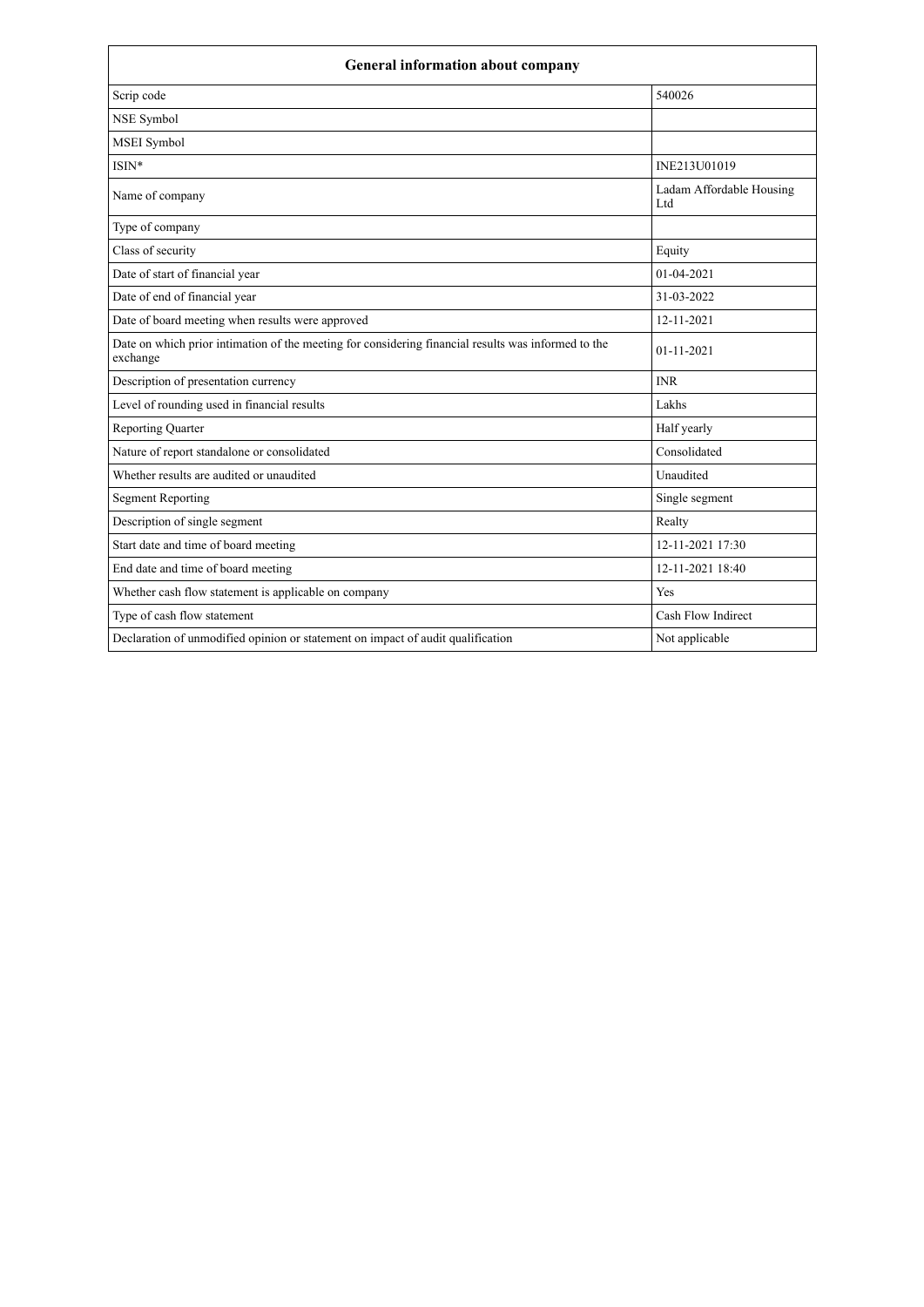| <b>Financial Results - Ind-AS</b> |                                                                                                                                                                                               |                                          |                                                               |
|-----------------------------------|-----------------------------------------------------------------------------------------------------------------------------------------------------------------------------------------------|------------------------------------------|---------------------------------------------------------------|
|                                   | <b>Particulars</b>                                                                                                                                                                            | 3 months/ 6 months ended<br>(dd-mm-yyyy) | Year to date figures for current period<br>ended (dd-mm-yyyy) |
| А                                 | Date of start of reporting period                                                                                                                                                             | 01-07-2021                               | 01-04-2021                                                    |
| $\overline{B}$                    | Date of end of reporting period                                                                                                                                                               | 30-09-2021                               | 30-09-2021                                                    |
| $\mathcal{C}$                     | Whether results are audited or unaudited                                                                                                                                                      | Unaudited                                | Unaudited                                                     |
| D                                 | Nature of report standalone or consolidated                                                                                                                                                   | Consolidated                             | Consolidated                                                  |
| Part<br>Т                         | Blue color marked fields are non-mandatory. For Consolidated Results, if the company has no figures for 3 months / 6<br>months ended, in such case zero shall be inserted in the said column. |                                          |                                                               |
| $\mathbf{1}$                      | Income                                                                                                                                                                                        |                                          |                                                               |
|                                   | Revenue from operations                                                                                                                                                                       | 92.09                                    | 92.09                                                         |
|                                   | Other income                                                                                                                                                                                  | 7.85                                     | 8.96                                                          |
|                                   | <b>Total income</b>                                                                                                                                                                           | 99.94                                    | 101.05                                                        |
| $\mathbf{2}$                      | <b>Expenses</b>                                                                                                                                                                               |                                          |                                                               |
| (a)                               | Cost of materials consumed                                                                                                                                                                    | 30.77                                    | 30.77                                                         |
| (b)                               | Purchases of stock-in-trade                                                                                                                                                                   | $\theta$                                 | $\theta$                                                      |
| (c)                               | Changes in inventories of finished goods, work-in-<br>progress and stock-in-trade                                                                                                             | 57.98                                    | 57.98                                                         |
| (d)                               | Employee benefit expense                                                                                                                                                                      | 5.93                                     | 8.08                                                          |
| (e)                               | Finance costs                                                                                                                                                                                 | 6.51                                     | 7.02                                                          |
| (f)                               | Depreciation, depletion and amortisation expense                                                                                                                                              | $\mathbf{0}$                             | $\boldsymbol{0}$                                              |
| (f)                               | <b>Other Expenses</b>                                                                                                                                                                         |                                          |                                                               |
| $\mathbf{1}$                      | Other expenses                                                                                                                                                                                | 4.4                                      | 9.59                                                          |
| 10                                |                                                                                                                                                                                               |                                          |                                                               |
|                                   | <b>Total other expenses</b>                                                                                                                                                                   | 4.4                                      | 9.59                                                          |
|                                   | <b>Total expenses</b>                                                                                                                                                                         | 105.59                                   | 113.44                                                        |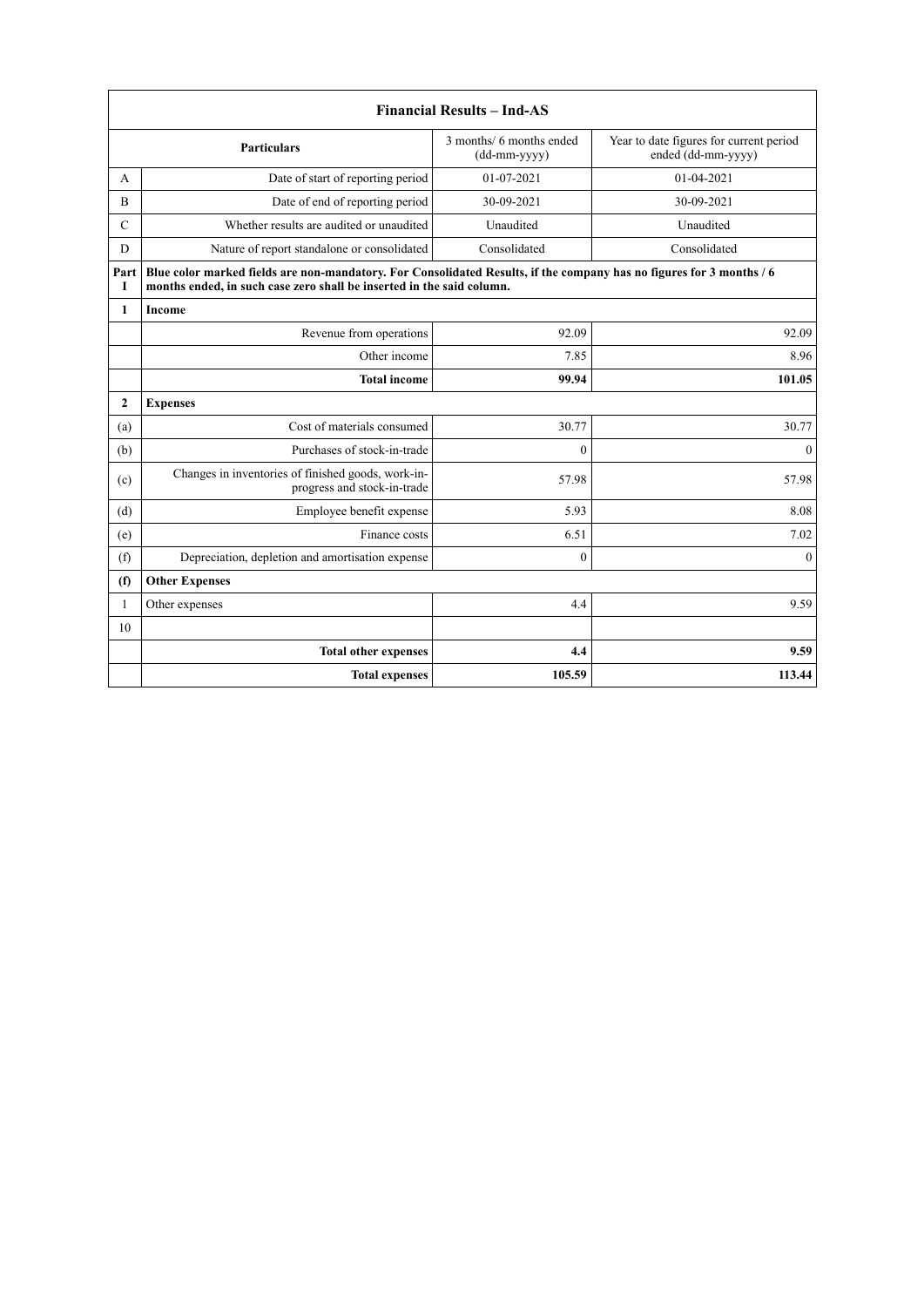|                | <b>Financial Results - Ind-AS</b>                                                                                                                                                             |                                          |                                                               |  |
|----------------|-----------------------------------------------------------------------------------------------------------------------------------------------------------------------------------------------|------------------------------------------|---------------------------------------------------------------|--|
|                | <b>Particulars</b>                                                                                                                                                                            | 3 months/ 6 months<br>ended (dd-mm-yyyy) | Year to date figures for current<br>period ended (dd-mm-yyyy) |  |
| А              | Date of start of reporting period                                                                                                                                                             | 01-07-2021                               | 01-04-2021                                                    |  |
| B              | Date of end of reporting period                                                                                                                                                               | 30-09-2021                               | 30-09-2021                                                    |  |
| C              | Whether results are audited or unaudited                                                                                                                                                      | Unaudited                                | Unaudited                                                     |  |
| D              | Nature of report standalone or consolidated                                                                                                                                                   | Consolidated                             | Consolidated                                                  |  |
| Part<br>I      | Blue color marked fields are non-mandatory. For Consolidated Results, if the company has no figures for 3 months / 6<br>months ended, in such case zero shall be inserted in the said column. |                                          |                                                               |  |
| 3              | Total profit before exceptional items and tax                                                                                                                                                 | $-5.65$                                  | $-12.39$                                                      |  |
| $\overline{4}$ | Exceptional items                                                                                                                                                                             | $\Omega$                                 | $\mathbf{0}$                                                  |  |
| 5              | Total profit before tax                                                                                                                                                                       | $-5.65$                                  | $-12.39$                                                      |  |
| $\overline{7}$ | <b>Tax expense</b>                                                                                                                                                                            |                                          |                                                               |  |
| 8              | Current tax                                                                                                                                                                                   | $\mathbf{0}$                             | $\mathbf{0}$                                                  |  |
| 9              | Deferred tax                                                                                                                                                                                  | $\theta$                                 | $\theta$                                                      |  |
| 10             | <b>Total tax expenses</b>                                                                                                                                                                     | $\theta$                                 | $\mathbf{0}$                                                  |  |
| 11             | Net movement in regulatory deferral account balances related to<br>profit or loss and the related deferred tax movement                                                                       | $\theta$                                 | $\Omega$                                                      |  |
| 14             | Net Profit Loss for the period from continuing operations                                                                                                                                     | $-5.65$                                  | $-12.39$                                                      |  |
| 15             | Profit (loss) from discontinued operations before tax                                                                                                                                         | $\theta$                                 | $\mathbf{0}$                                                  |  |
| 16             | Tax expense of discontinued operations                                                                                                                                                        | $\mathbf{0}$                             | $\boldsymbol{0}$                                              |  |
| 17             | Net profit (loss) from discontinued operation after tax                                                                                                                                       | $\mathbf{0}$                             | $\boldsymbol{0}$                                              |  |
| 19             | Share of profit (loss) of associates and joint ventures accounted for<br>using equity method                                                                                                  | $\theta$                                 | $\theta$                                                      |  |
| 21             | Total profit (loss) for period                                                                                                                                                                | $-5.65$                                  | $-12.39$                                                      |  |
| 22             | Other comprehensive income net of taxes                                                                                                                                                       | $-0.14$                                  | 0.65                                                          |  |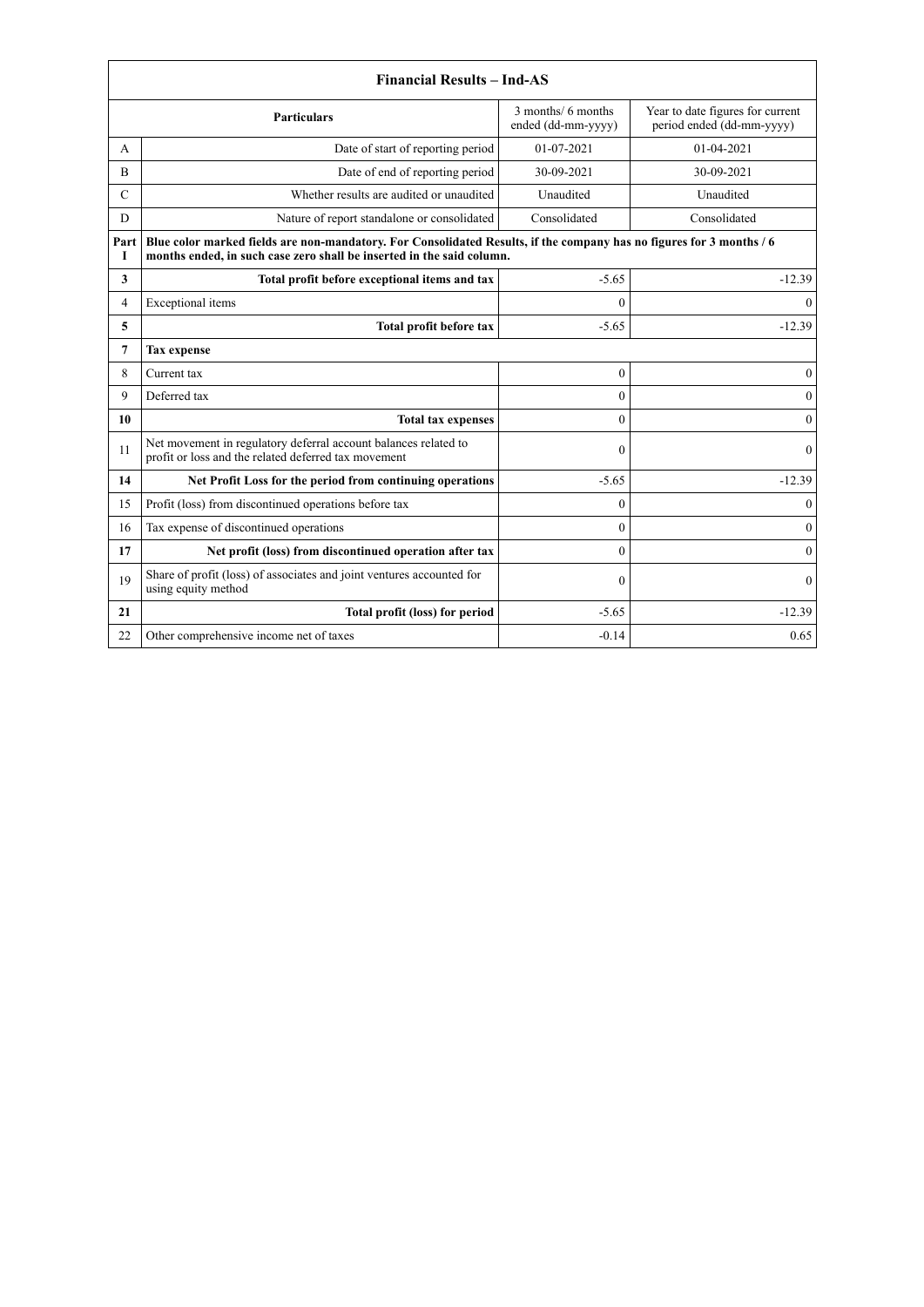|                                                                                                                                   | <b>Financial Results - Ind-AS</b>                                                                                                                                                             |                  |                  |  |
|-----------------------------------------------------------------------------------------------------------------------------------|-----------------------------------------------------------------------------------------------------------------------------------------------------------------------------------------------|------------------|------------------|--|
| Year to date figures for current period<br>3 months/ 6 months ended<br><b>Particulars</b><br>ended (dd-mm-yyyy)<br>$(dd-mm-yyyy)$ |                                                                                                                                                                                               |                  |                  |  |
| A                                                                                                                                 | Date of start of reporting period                                                                                                                                                             | 01-07-2021       | 01-04-2021       |  |
| B                                                                                                                                 | Date of end of reporting period                                                                                                                                                               | 30-09-2021       | 30-09-2021       |  |
| $\mathcal{C}$                                                                                                                     | Whether results are audited or unaudited                                                                                                                                                      | Unaudited        | Unaudited        |  |
| D                                                                                                                                 | Nature of report standalone or consolidated                                                                                                                                                   | Consolidated     | Consolidated     |  |
| Part<br>1                                                                                                                         | Blue color marked fields are non-mandatory. For Consolidated Results, if the company has no figures for 3 months / 6<br>months ended, in such case zero shall be inserted in the said column. |                  |                  |  |
| 23                                                                                                                                | <b>Total Comprehensive Income for the period</b>                                                                                                                                              | $-5.79$          | $-11.74$         |  |
| 24                                                                                                                                | Total profit or loss, attributable to                                                                                                                                                         |                  |                  |  |
|                                                                                                                                   | Profit or loss, attributable to owners of parent                                                                                                                                              | $\boldsymbol{0}$ | $\mathbf{0}$     |  |
|                                                                                                                                   | Total profit or loss, attributable to non-controlling interests                                                                                                                               | $\mathbf{0}$     | $\theta$         |  |
| 25                                                                                                                                | Total Comprehensive income for the period attributable to                                                                                                                                     |                  |                  |  |
|                                                                                                                                   | Comprehensive income for the period attributable to owners of<br>parent                                                                                                                       | $\boldsymbol{0}$ | $\mathbf{0}$     |  |
|                                                                                                                                   | Total comprehensive income for the period attributable to<br>owners of parent non-controlling interests                                                                                       | $\boldsymbol{0}$ | $\mathbf{0}$     |  |
| 26                                                                                                                                | Details of equity share capital                                                                                                                                                               |                  |                  |  |
|                                                                                                                                   | Paid-up equity share capital                                                                                                                                                                  | 915.23           | 915.23           |  |
|                                                                                                                                   | Face value of equity share capital                                                                                                                                                            | 5                | 5                |  |
| 27                                                                                                                                | <b>Details of debt securities</b>                                                                                                                                                             |                  |                  |  |
| 28                                                                                                                                | Reserves excluding revaluation reserve                                                                                                                                                        |                  |                  |  |
| 29                                                                                                                                | <b>Earnings per share</b>                                                                                                                                                                     |                  |                  |  |
| i                                                                                                                                 | Earnings per equity share for continuing operations                                                                                                                                           |                  |                  |  |
|                                                                                                                                   | Basic earnings (loss) per share from continuing operations                                                                                                                                    | $-0.03$          | $-0.07$          |  |
|                                                                                                                                   | Diluted earnings (loss) per share from continuing operations                                                                                                                                  | $-0.03$          | $-0.07$          |  |
| ii                                                                                                                                | Earnings per equity share for discontinued operations                                                                                                                                         |                  |                  |  |
|                                                                                                                                   | Basic earnings (loss) per share from discontinued operations                                                                                                                                  | $\boldsymbol{0}$ | $\boldsymbol{0}$ |  |
|                                                                                                                                   | Diluted earnings (loss) per share from discontinued operations                                                                                                                                | $\mathbf{0}$     | $\mathbf{0}$     |  |
| <b>ii</b>                                                                                                                         | Earnings per equity share                                                                                                                                                                     |                  |                  |  |
|                                                                                                                                   | Basic earnings (loss) per share from continuing and<br>discontinued operations                                                                                                                | $-0.03$          | $-0.07$          |  |
|                                                                                                                                   | Diluted earnings (loss) per share from continuing and<br>discontinued operations                                                                                                              | $-0.03$          | $-0.07$          |  |
| 30                                                                                                                                | Debt equity ratio                                                                                                                                                                             |                  |                  |  |
| 31                                                                                                                                | Debt service coverage ratio                                                                                                                                                                   |                  |                  |  |
| 32                                                                                                                                | Interest service coverage ratio                                                                                                                                                               |                  |                  |  |
| 33                                                                                                                                | Disclosure of notes on financial results                                                                                                                                                      |                  |                  |  |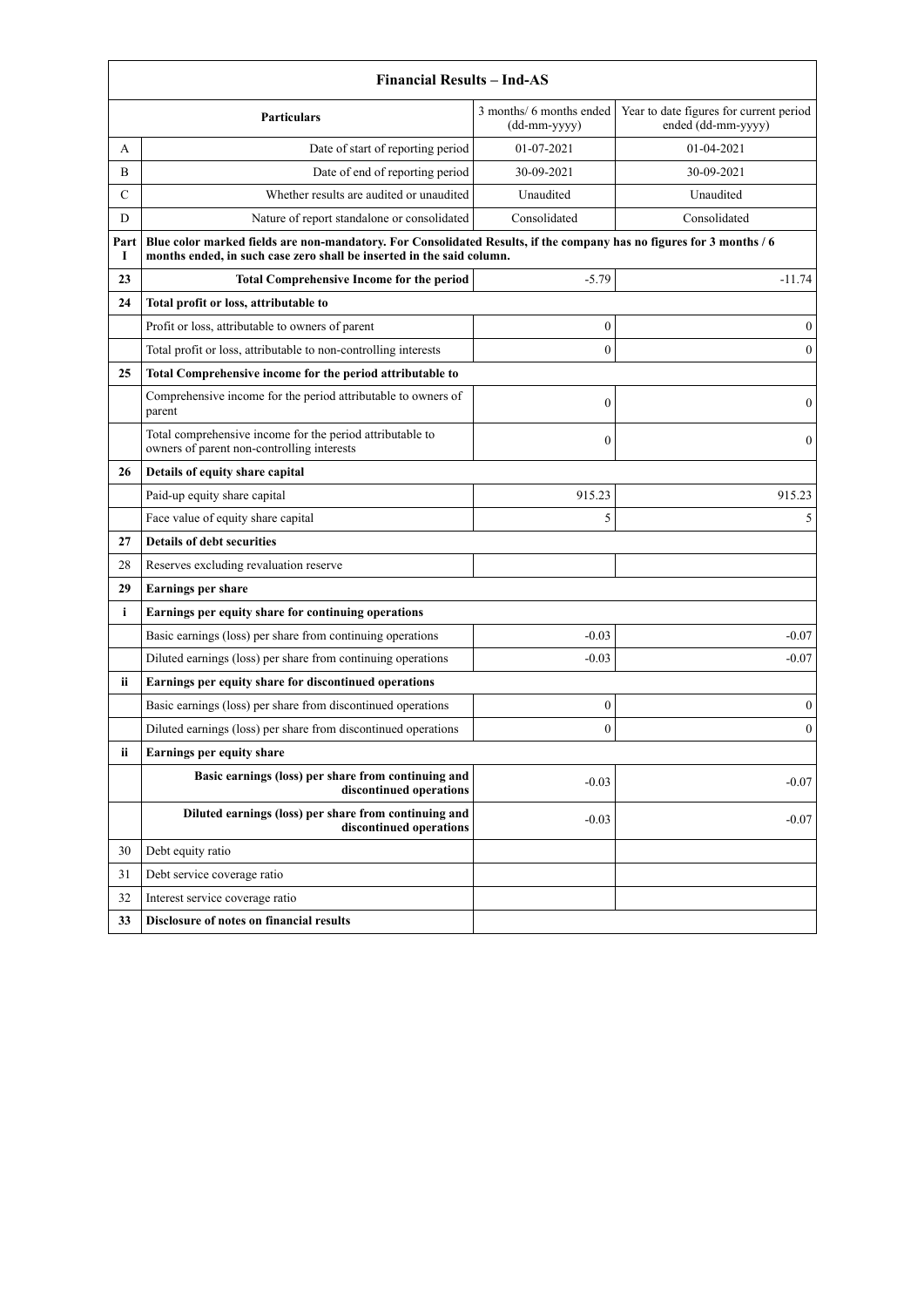|                | <b>Statement of Asset and Liabilities</b>         |                              |  |
|----------------|---------------------------------------------------|------------------------------|--|
|                | Particulars                                       | Half year ended (dd-mm-yyyy) |  |
|                | Date of start of reporting period                 | 01-04-2021                   |  |
|                | Date of end of reporting period                   | 30-09-2021                   |  |
|                | Whether results are audited or unaudited          | Unaudited                    |  |
|                | Nature of report standalone or consolidated       | Consolidated                 |  |
|                | <b>Assets</b>                                     |                              |  |
| $\mathbf{1}$   | <b>Non-current assets</b>                         |                              |  |
|                | Property, plant and equipment                     | 2087.2                       |  |
|                | Capital work-in-progress                          | 20.3                         |  |
|                | Investment property                               | $\mathbf{0}$                 |  |
|                | Goodwill                                          | 31.52                        |  |
|                | Other intangible assets                           | $\mathbf{0}$                 |  |
|                | Intangible assets under development               | $\boldsymbol{0}$             |  |
|                | Biological assets other than bearer plants        | $\boldsymbol{0}$             |  |
|                | Investments accounted for using equity method     | $\mathbf{0}$                 |  |
|                | Non-current financial assets                      |                              |  |
|                | Non-current investments                           | 351.86                       |  |
|                | Trade receivables, non-current                    | $\boldsymbol{0}$             |  |
|                | Loans, non-current                                | $\mathbf{0}$                 |  |
|                | Other non-current financial assets                | 668.96                       |  |
|                | <b>Total non-current financial assets</b>         | 1020.82                      |  |
|                | Deferred tax assets (net)                         | $\mathbf{0}$                 |  |
|                | Other non-current assets                          | 41.71                        |  |
|                | <b>Total non-current assets</b>                   | 3201.55                      |  |
| $\overline{2}$ | <b>Current assets</b>                             |                              |  |
|                | Inventories                                       | 667.68                       |  |
|                | <b>Current financial asset</b>                    |                              |  |
|                | Current investments                               | $\boldsymbol{0}$             |  |
|                | Trade receivables, current                        | 145.03                       |  |
|                | Cash and cash equivalents                         | 728.61                       |  |
|                | Bank balance other than cash and cash equivalents | $\boldsymbol{0}$             |  |
|                | Loans, current                                    | $\overline{0}$               |  |
|                | Other current financial assets                    | 688.23                       |  |
|                | <b>Total current financial assets</b>             | 1561.87                      |  |
|                | Current tax assets (net)                          | $\boldsymbol{0}$             |  |
|                | Other current assets                              | $\mathbf{0}$                 |  |
|                | <b>Total current assets</b>                       | 2229.55                      |  |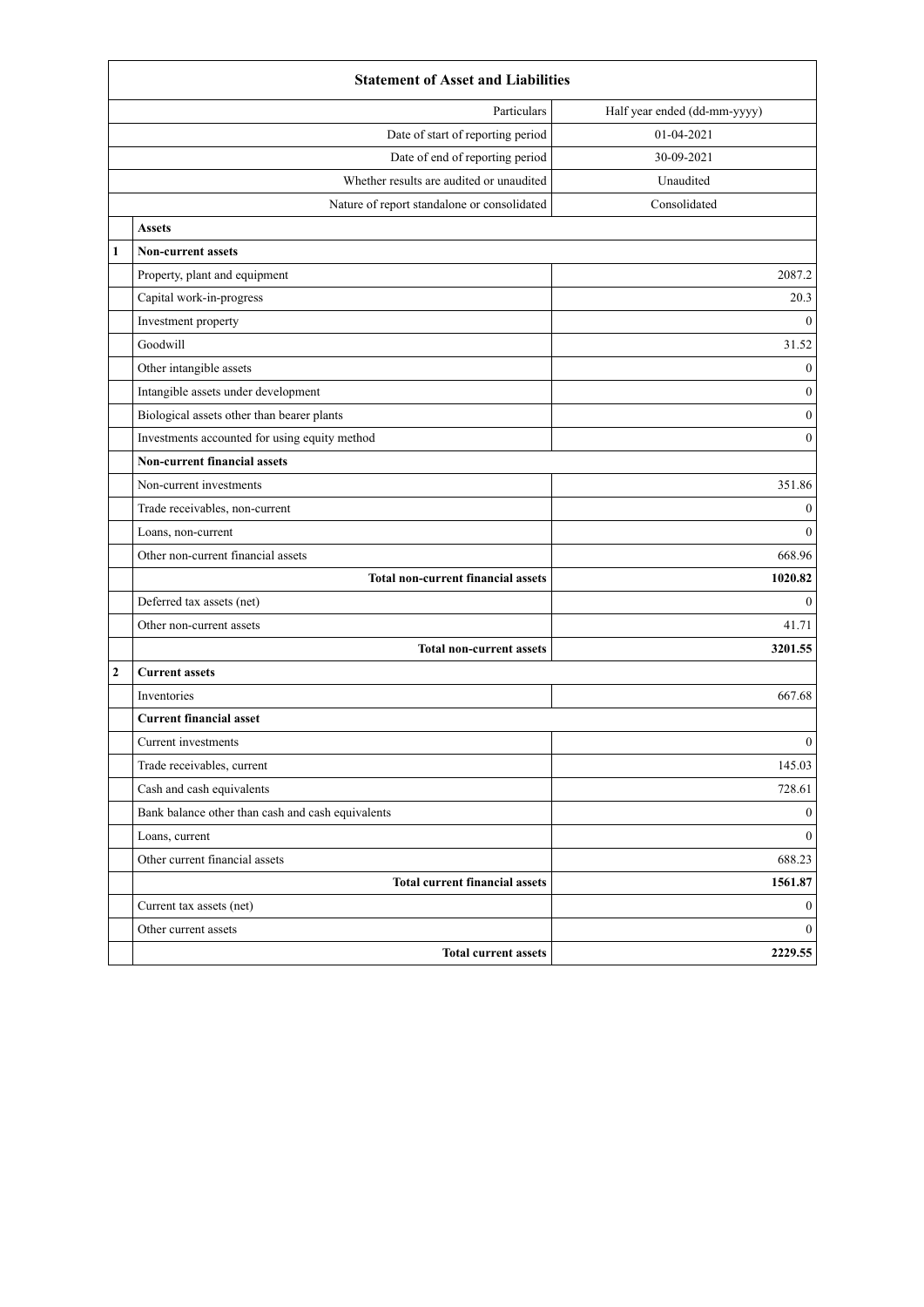|   | <b>Statement of Asset and Liabilities</b>                                                 |                              |  |
|---|-------------------------------------------------------------------------------------------|------------------------------|--|
|   | Particulars                                                                               | Half year ended (dd-mm-yyyy) |  |
|   | Date of start of reporting period                                                         | 01-04-2021                   |  |
|   | Date of end of reporting period                                                           | 30-09-2021                   |  |
|   | Whether results are audited or unaudited                                                  | Unaudited                    |  |
|   | Nature of report standalone or consolidated                                               | Consolidated                 |  |
| 3 | Non-current assets classified as held for sale                                            | $\boldsymbol{0}$             |  |
| 4 | Regulatory deferral account debit balances and related deferred tax Assets                | $\mathbf{0}$                 |  |
|   | <b>Total assets</b>                                                                       | 5431.1                       |  |
|   | <b>Equity and liabilities</b>                                                             |                              |  |
|   | <b>Equity</b>                                                                             |                              |  |
|   | Equity attributable to owners of parent                                                   |                              |  |
|   | Equity share capital                                                                      | 915.23                       |  |
|   | Other equity                                                                              | 2030.21                      |  |
|   | Total equity attributable to owners of parent                                             | 2945.44                      |  |
|   | Non controlling interest                                                                  | 427.89                       |  |
|   | <b>Total equity</b>                                                                       | 3373.33                      |  |
|   | <b>Liabilities</b>                                                                        |                              |  |
|   | <b>Non-current liabilities</b>                                                            |                              |  |
|   | <b>Non-current financial liabilities</b>                                                  |                              |  |
|   | Borrowings, non-current                                                                   | 336.73                       |  |
|   | Trade payables, non-current                                                               | $\mathbf{0}$                 |  |
|   | Other non-current financial liabilities                                                   | 10                           |  |
|   | <b>Total non-current financial liabilities</b>                                            | 346.73                       |  |
|   | Provisions, non-current                                                                   | $\mathbf{0}$                 |  |
|   | Deferred tax liabilities (net)                                                            | $\mathbf{0}$                 |  |
|   | Deferred government grants, Non-current                                                   | $\boldsymbol{0}$             |  |
|   | Other non-current liabilities                                                             | $\theta$                     |  |
|   | <b>Total non-current liabilities</b>                                                      | 346.73                       |  |
|   | <b>Current liabilities</b>                                                                |                              |  |
|   | <b>Current financial liabilities</b>                                                      |                              |  |
|   | Borrowings, current                                                                       | 1313.2                       |  |
|   | Trade payables, current                                                                   | 389.04                       |  |
|   | Other current financial liabilities                                                       | $\theta$                     |  |
|   | <b>Total current financial liabilities</b>                                                | 1702.24                      |  |
|   | Other current liabilities                                                                 | $\theta$                     |  |
|   | Provisions, current                                                                       | 8.8                          |  |
|   | Current tax liabilities (Net)                                                             | $\theta$                     |  |
|   | Deferred government grants, Current                                                       | $\theta$                     |  |
|   | <b>Total current liabilities</b>                                                          | 1711.04                      |  |
| 3 | Liabilities directly associated with assets in disposal group classified as held for sale | $\theta$                     |  |
| 4 | Regulatory deferral account credit balances and related deferred tax liability            | $\theta$                     |  |
|   | <b>Total liabilities</b>                                                                  | 2057.77                      |  |
|   | <b>Total equity and liabilites</b>                                                        | 5431.1                       |  |
|   | Disclosure of notes on assets and liabilities                                             |                              |  |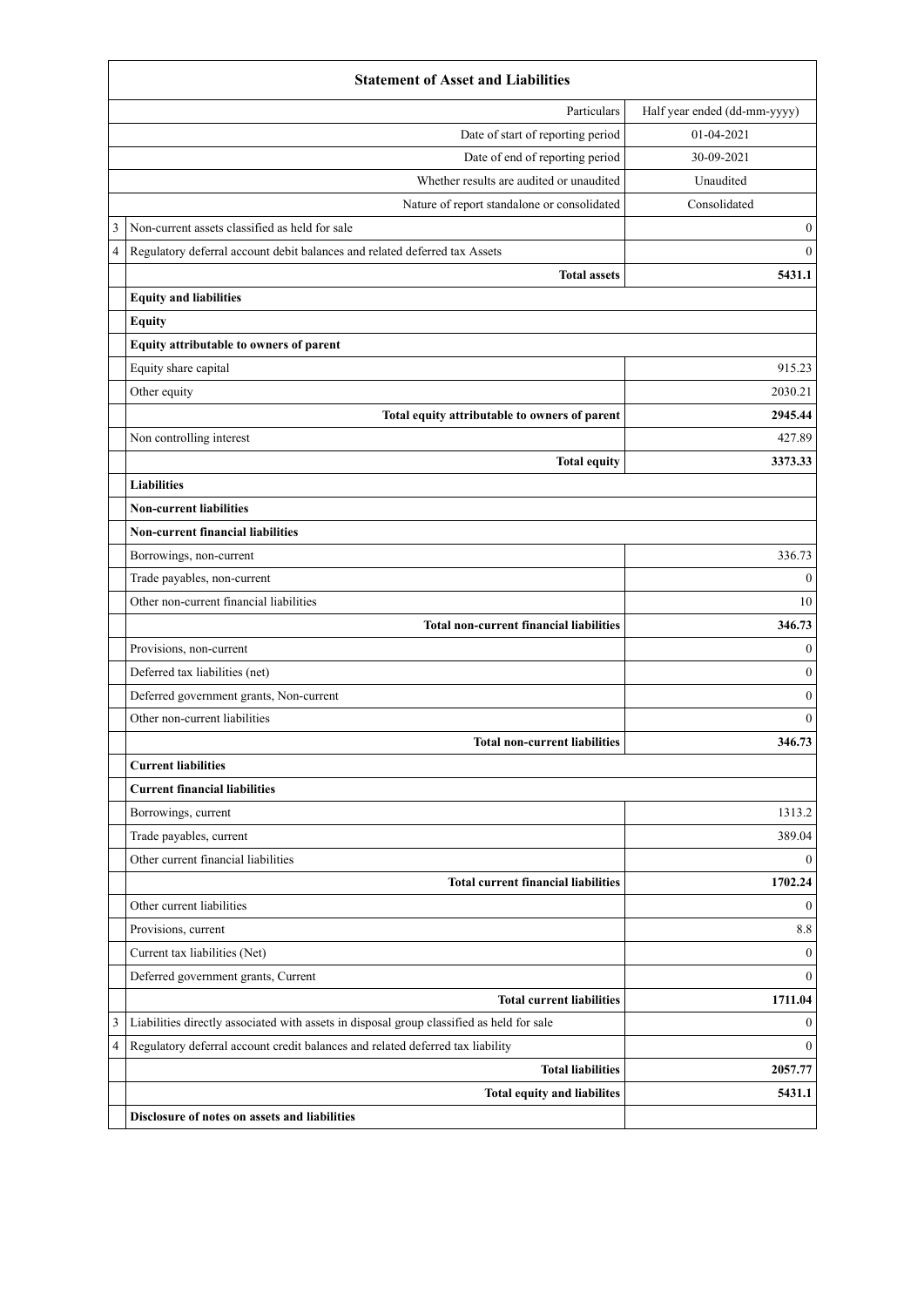|                  | Format for Reporting Segmenet wise Revenue, Results and Capital Employed along with the company results |                                          |                                                                |  |
|------------------|---------------------------------------------------------------------------------------------------------|------------------------------------------|----------------------------------------------------------------|--|
|                  | <b>Particulars</b>                                                                                      | 3 months/ 6 month ended (dd-<br>mm-yyyy) | Year to date figures for current period ended (dd-<br>mm-yyyy) |  |
|                  | Date of start of reporting period                                                                       | 01-07-2021                               | 01-04-2021                                                     |  |
|                  | Date of end of reporting period                                                                         | 30-09-2021                               | 30-09-2021                                                     |  |
|                  | Whether accounts are audited or unaudited                                                               | Unaudited                                | Unaudited                                                      |  |
|                  | Nature of report standalone or consolidated                                                             | Consolidated                             | Consolidated                                                   |  |
| 1                | <b>Segment Revenue (Income)</b>                                                                         |                                          |                                                                |  |
|                  | (net sale/income from each segment should be disclosed)                                                 |                                          |                                                                |  |
|                  | <b>Total Segment Revenue</b>                                                                            |                                          |                                                                |  |
|                  | Less: Inter segment revenue                                                                             |                                          |                                                                |  |
|                  | <b>Revenue from operations</b>                                                                          |                                          |                                                                |  |
| $\boldsymbol{2}$ | <b>Segment Result</b>                                                                                   |                                          |                                                                |  |
|                  | Profit $(+)$ / Loss $(-)$ before tax and interest from each segment                                     |                                          |                                                                |  |
|                  | <b>Total Profit before tax</b>                                                                          |                                          |                                                                |  |
|                  | i. Finance cost                                                                                         |                                          |                                                                |  |
|                  | ii. Other Unallocable Expenditure net off<br><b>Unallocable income</b>                                  |                                          |                                                                |  |
|                  | <b>Profit before tax</b>                                                                                |                                          |                                                                |  |
| 3                | (Segment Asset - Segment Liabilities)                                                                   |                                          |                                                                |  |
|                  | <b>Segment Asset</b>                                                                                    |                                          |                                                                |  |
|                  | <b>Total Segment Asset</b>                                                                              |                                          |                                                                |  |
|                  | <b>Un-allocable Assets</b>                                                                              |                                          |                                                                |  |
|                  | <b>Net Segment Asset</b>                                                                                |                                          |                                                                |  |
| 4                | <b>Segment Liabilities</b>                                                                              |                                          |                                                                |  |
|                  | <b>Segment Liabilities</b>                                                                              |                                          |                                                                |  |
|                  | <b>Total Segment Liabilities</b>                                                                        |                                          |                                                                |  |
|                  | <b>Un-allocable Liabilities</b>                                                                         |                                          |                                                                |  |
|                  | <b>Net Segment Liabilities</b>                                                                          |                                          |                                                                |  |
|                  | Disclosure of notes on segments                                                                         |                                          |                                                                |  |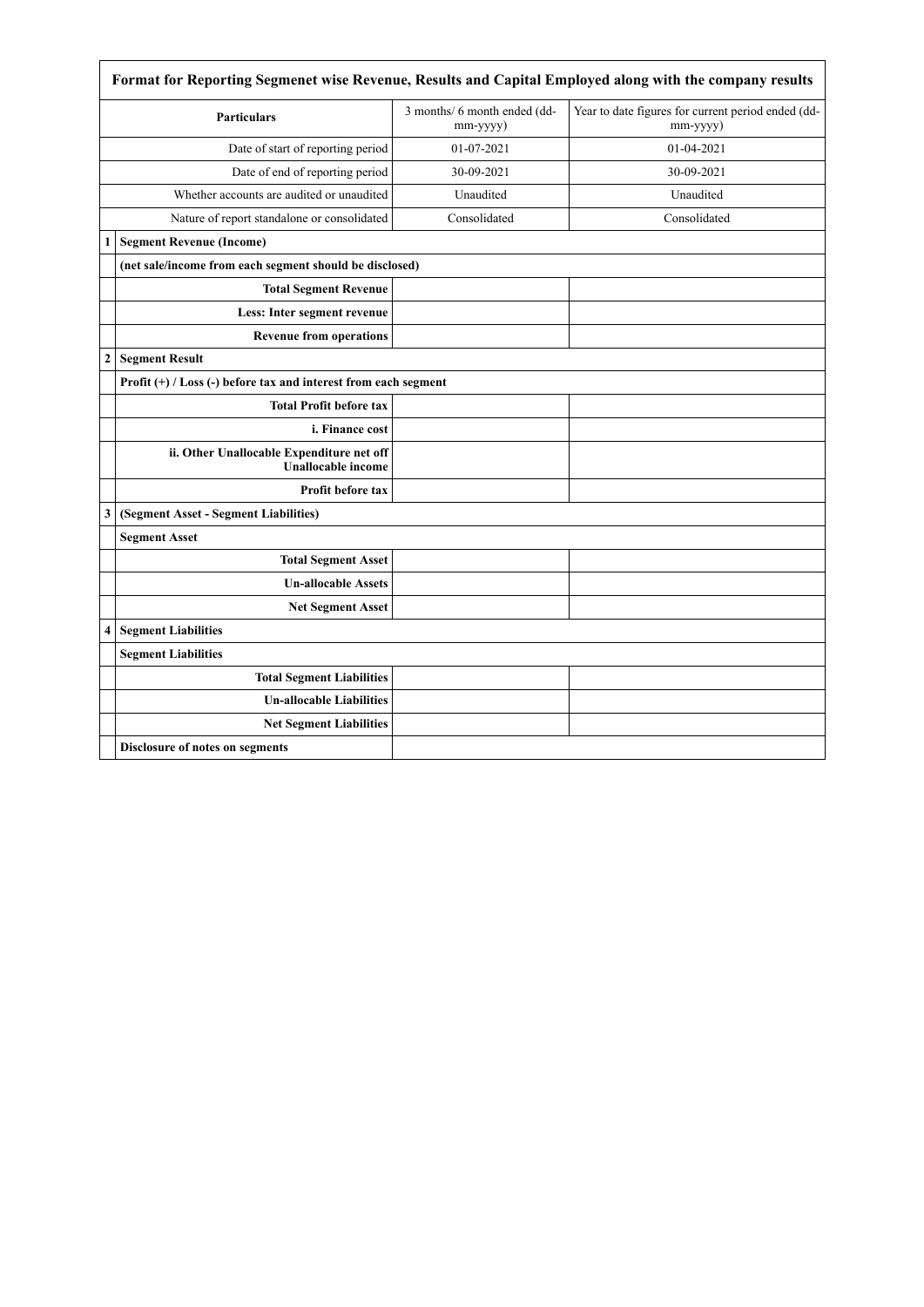| Particulars                                                                                   | 6 months ended (dd-mm-<br>yyyy) |
|-----------------------------------------------------------------------------------------------|---------------------------------|
| Date of start of reporting period<br>A                                                        | 01-04-2021                      |
| Date of end of reporting period<br>B                                                          | 30-09-2021                      |
| Whether results are audited or unaudited<br>$\mathbf C$                                       | Unaudited                       |
| D<br>Nature of report standalone or consolidated                                              | Consolidated                    |
| Part<br>Blue color marked fields are non-mandatory.<br>Ι.                                     |                                 |
| <b>Statement of cash flows</b>                                                                |                                 |
| Cash flows from used in operating activities                                                  |                                 |
| Profit before tax                                                                             | $-12.39$                        |
| Adjustments for reconcile profit (loss)                                                       |                                 |
| Adjustments for finance costs                                                                 | 7.02                            |
| Adjustments for decrease (increase) in inventories                                            | $-26.52$                        |
| Adjustments for decrease (increase) in trade receivables, current                             | $-23.64$                        |
| Adjustments for decrease (increase) in trade receivables, non-current                         | $\theta$                        |
| Adjustments for decrease (increase) in other current assets                                   | 0.05                            |
| Adjustments for decrease (increase) in other non-current assets                               | 79                              |
| Adjustments for other financial assets, non-current                                           | 78.78                           |
| Adjustments for other financial assets, current                                               | $-4.78$                         |
| Adjustments for other bank balances                                                           | $\Omega$                        |
| Adjustments for increase (decrease) in trade payables, current                                | 26.34                           |
| Adjustments for increase (decrease) in trade payables, non-current                            | $\theta$                        |
| Adjustments for increase (decrease) in other current liabilities                              | $\mathbf{0}$                    |
| Adjustments for increase (decrease) in other non-current liabilities                          | $\mathbf{0}$                    |
| Adjustments for depreciation and amortisation expense                                         | $\mathbf{0}$                    |
| Adjustments for impairment loss reversal of impairment loss recognised in profit or loss      | $\theta$                        |
| Adjustments for provisions, current                                                           | $-8.93$                         |
| Adjustments for provisions, non-current                                                       | $\mathbf{0}$                    |
| Adjustments for other financial liabilities, current                                          | $-7.02$                         |
| Adjustments for other financial liabilities, non-current                                      | $-7.02$                         |
| Adjustments for unrealised foreign exchange losses gains                                      | $\theta$                        |
| Adjustments for dividend income                                                               | $\Omega$                        |
| Adjustments for interest income                                                               | $-7.99$                         |
| Adjustments for share-based payments                                                          | $\Omega$                        |
| Adjustments for fair value losses (gains)                                                     | $\mathbf{0}$                    |
| Adjustments for undistributed profits of associates                                           | $\overline{0}$                  |
| Other adjustments for which cash effects are investing or financing cash flow                 | $\mathbf{0}$                    |
| Other adjustments to reconcile profit (loss)                                                  | $\Omega$                        |
| Other adjustments for non-cash items                                                          | $\Omega$                        |
| Share of profit and loss from partnership firm or association of persons or limited liability |                                 |
| partnerships                                                                                  | $-0.97$                         |
| Total adjustments for reconcile profit (loss)                                                 | 120.3                           |
| Net cash flows from (used in) operations                                                      | 107.91                          |
| Dividends received                                                                            | $\mathbf{0}$                    |
| Interest paid                                                                                 | 0                               |
| Interest received                                                                             | 0                               |
| Income taxes paid (refund)                                                                    | 0                               |
| Other inflows (outflows) of cash                                                              | 0                               |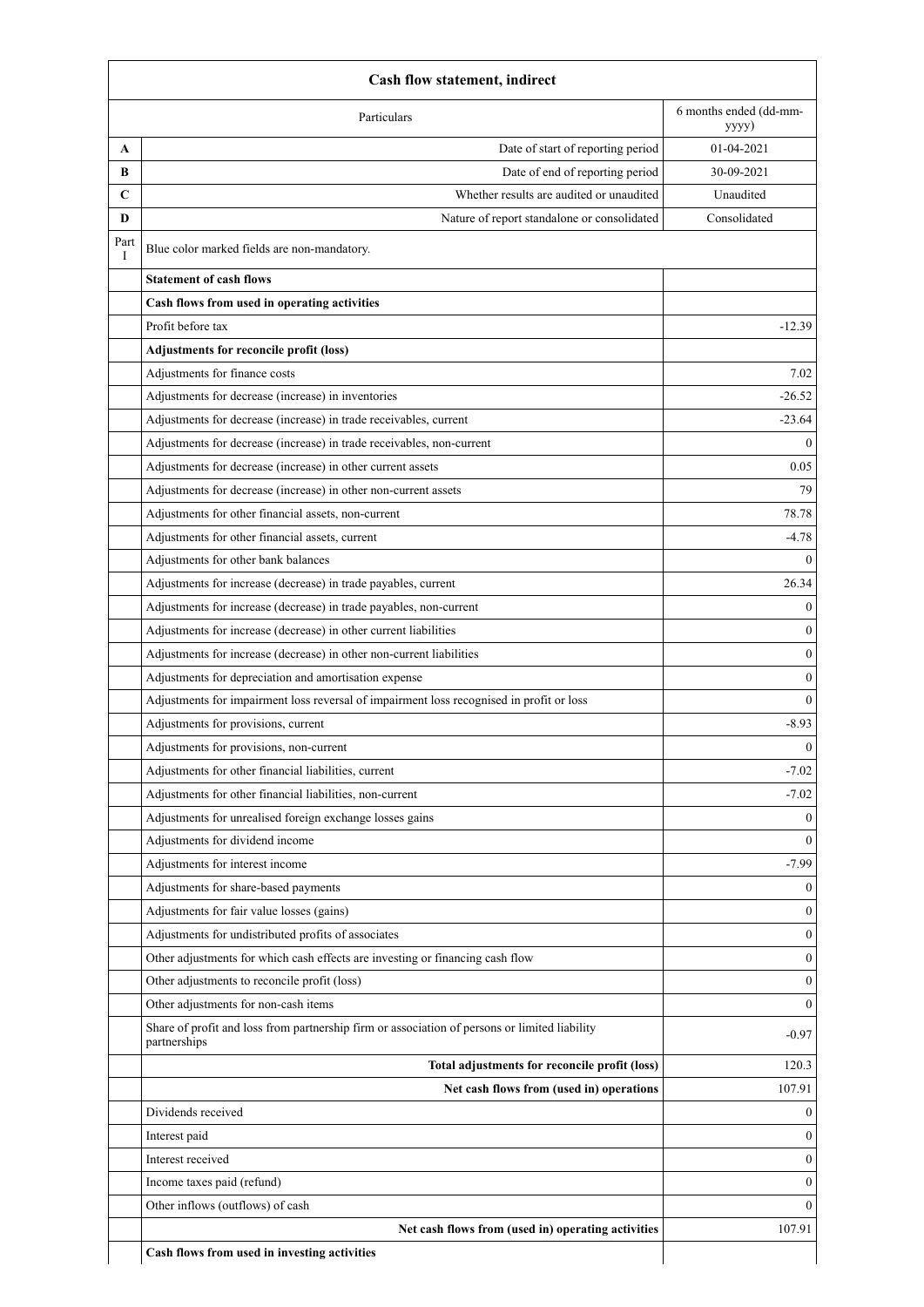| Cash flows from losing control of subsidiaries or other businesses                                                     | $\boldsymbol{0}$ |
|------------------------------------------------------------------------------------------------------------------------|------------------|
| Cash flows used in obtaining control of subsidiaries or other businesses                                               | $\mathbf{0}$     |
| Other cash receipts from sales of equity or debt instruments of other entities                                         | $\boldsymbol{0}$ |
| Other cash payments to acquire equity or debt instruments of other entities                                            | $\boldsymbol{0}$ |
| Other cash receipts from sales of interests in joint ventures                                                          | $\boldsymbol{0}$ |
| Other cash payments to acquire interests in joint ventures                                                             | $\boldsymbol{0}$ |
| Cash receipts from share of profits of partnership firm or association of persons or limited liability<br>partnerships | $\boldsymbol{0}$ |
| Cash payment for investment in partnership firm or association of persons or limited liability<br>partnerships         | $\boldsymbol{0}$ |
| Proceeds from sales of property, plant and equipment                                                                   | $\boldsymbol{0}$ |
| Purchase of property, plant and equipment                                                                              | $\mathbf{0}$     |
| Proceeds from sales of investment property                                                                             | $\boldsymbol{0}$ |
| Purchase of investment property                                                                                        | $\boldsymbol{0}$ |
| Proceeds from sales of intangible assets                                                                               | $\boldsymbol{0}$ |
| Purchase of intangible assets                                                                                          | $\boldsymbol{0}$ |
| Proceeds from sales of intangible assets under development                                                             | $\boldsymbol{0}$ |
| Purchase of intangible assets under development                                                                        | $\boldsymbol{0}$ |
| Proceeds from sales of goodwill                                                                                        | $\boldsymbol{0}$ |
| Purchase of goodwill                                                                                                   | $\boldsymbol{0}$ |
| Proceeds from biological assets other than bearer plants                                                               | $\boldsymbol{0}$ |
| Purchase of biological assets other than bearer plants                                                                 | $\boldsymbol{0}$ |
| Proceeds from government grants                                                                                        | $\mathbf{0}$     |
| Proceeds from sales of other long-term assets                                                                          | $-8.06$          |
| Purchase of other long-term assets                                                                                     | $-4.03$          |
| Cash advances and loans made to other parties                                                                          | $\boldsymbol{0}$ |
| Cash receipts from repayment of advances and loans made to other parties                                               | $\boldsymbol{0}$ |
| Cash payments for future contracts, forward contracts, option contracts and swap contracts                             | $\boldsymbol{0}$ |
| Cash receipts from future contracts, forward contracts, option contracts and swap contracts                            | $\boldsymbol{0}$ |
| Dividends received                                                                                                     | $\boldsymbol{0}$ |
| Interest received                                                                                                      | 7.99             |
| Income taxes paid (refund)                                                                                             | $\boldsymbol{0}$ |
| Other inflows (outflows) of cash                                                                                       | $-33.32$         |
| Net cash flows from (used in) investing activities                                                                     | $-29.36$         |
| Cash flows from used in financing activities                                                                           |                  |
| Proceeds from changes in ownership interests in subsidiaries                                                           | $\boldsymbol{0}$ |
| Payments from changes in ownership interests in subsidiaries                                                           | $\boldsymbol{0}$ |
| Proceeds from issuing shares                                                                                           | $\boldsymbol{0}$ |
| Proceeds from issuing other equity instruments                                                                         | $\boldsymbol{0}$ |
| Payments to acquire or redeem entity's shares                                                                          | $\boldsymbol{0}$ |
| Payments of other equity instruments                                                                                   | $\boldsymbol{0}$ |
| Proceeds from exercise of stock options                                                                                | $\boldsymbol{0}$ |
| Proceeds from issuing debentures notes bonds etc                                                                       | $\boldsymbol{0}$ |
| Proceeds from borrowings                                                                                               | $\boldsymbol{0}$ |
| Repayments of borrowings                                                                                               | 86.88            |
| Payments of finance lease liabilities                                                                                  | 0                |
| Payments of lease liabilities                                                                                          | $\mathbf{0}$     |
| Dividends paid                                                                                                         | $\mathbf{0}$     |
| Interest paid                                                                                                          | $-7.02$          |
| Income taxes paid (refund)                                                                                             | 0                |
| Other inflows (outflows) of cash                                                                                       | $\mathbf{0}$     |
| Net cash flows from (used in) financing activities                                                                     | $-79.86$         |
| Net increase (decrease) in cash and cash equivalents before effect of exchange rate changes                            | $-1.31$          |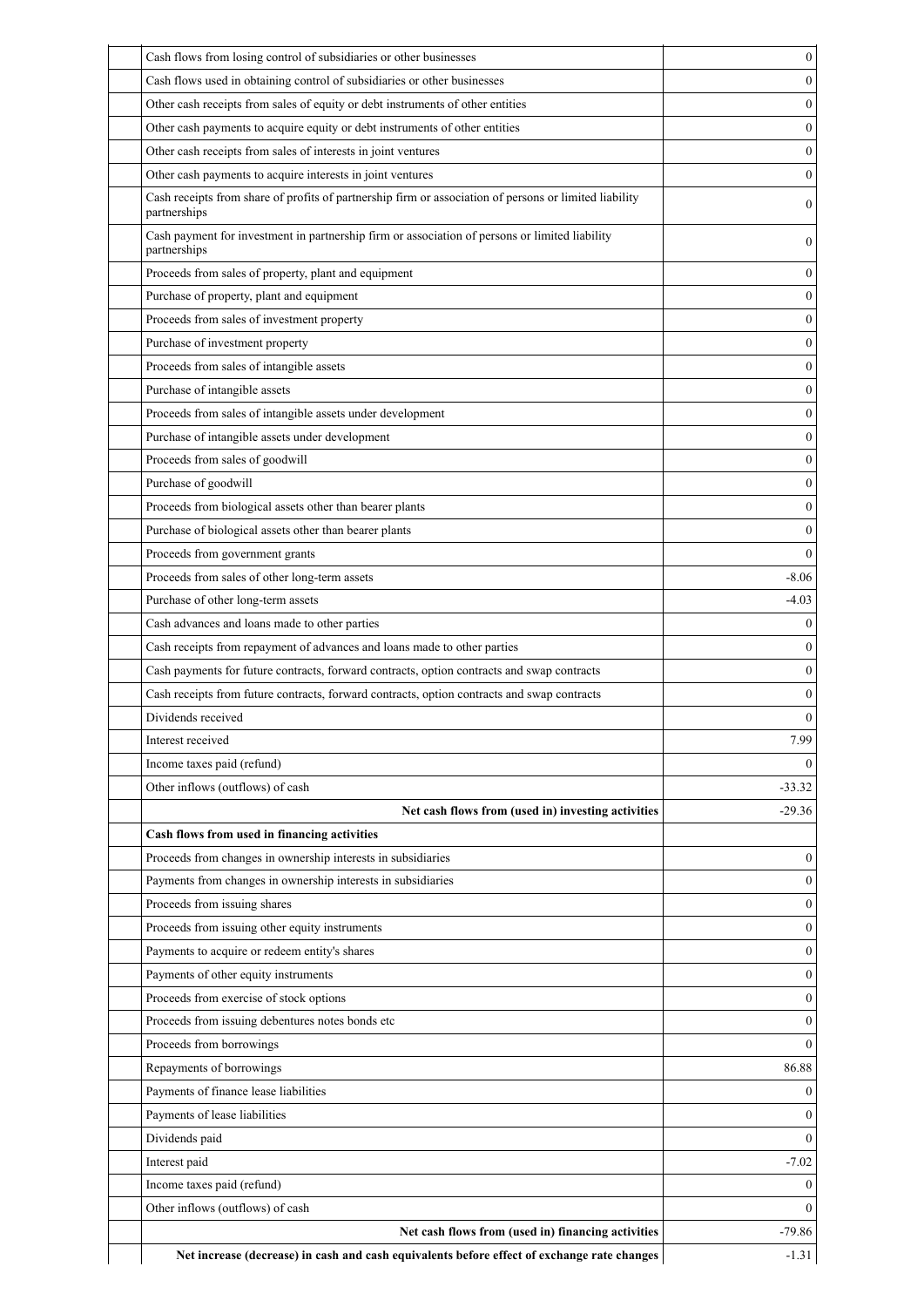| Effect of exchange rate changes on cash and cash equivalents         |        |
|----------------------------------------------------------------------|--------|
| Effect of exchange rate changes on cash and cash equivalents         |        |
| Net increase (decrease) in cash and cash equivalents                 |        |
| Cash and cash equivalents cash flow statement at beginning of period | 729.92 |
| Cash and cash equivalents cash flow statement at end of period       | 728.61 |